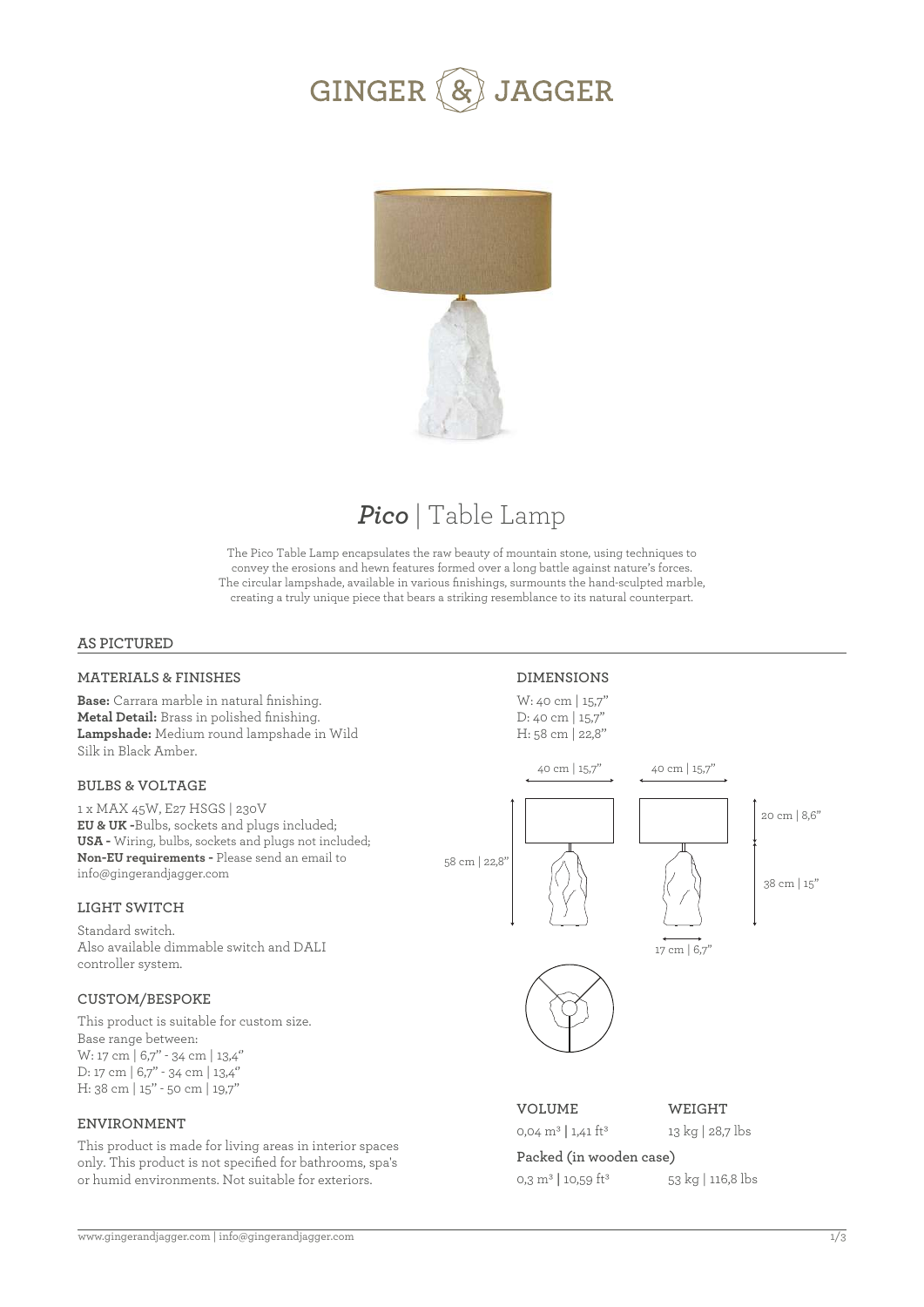# GINGER (&) JAGGER

### **PRODUCT OPTIONS**

Pico | Table Lamp

### **MATERIALS & FINISHES**

**Base:** Carrara, Negro Marquina, Guatemala Green, Estremoz and Estremoz Rose marble in natural finishing. **Metal Detail:** Brass, Nickel or Copper in polished, brushed or antique finishing. **Lampshade:** Wild Silk in Ivory, Honey, Green Moss, Black Amber or Silver.

#### **Base:**